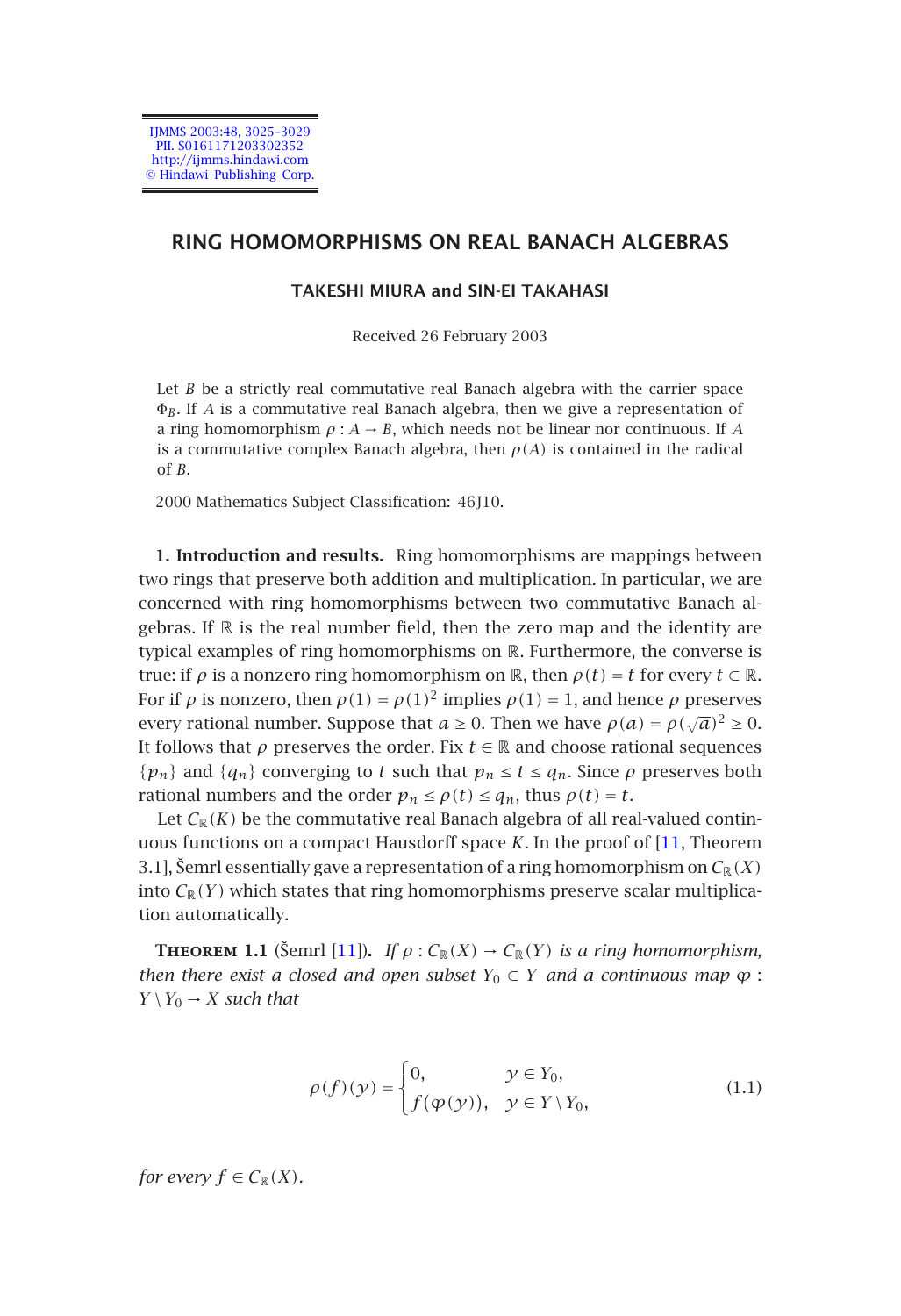#### 3026 T. MIURA AND S.-E. TAKAHASI

Recall that a commutative real Banach algebra *A* is said to be strictly real if  $\phi$ (*A*) ⊂ ℝ for all  $\phi$  ∈  $\Phi$ <sub>*A*</sub> (cf. [4]), where  $\Phi$ <sub>*A*</sub> denotes the carrier space of *A*. We generalize the above result as follows.

**Theorem 1.2.** *Suppose that A is a commutative real Banach algebra with carrier space* <sup>Φ</sup>*A and that <sup>B</sup> is a commutative strictly real Banach algebra with carrier space* <sup>Φ</sup>*B. If <sup>ρ</sup> is a ring homomorphism on <sup>A</sup> into <sup>B</sup>, then there exist a closed subset*  $\Phi_0 \subset \Phi_B$  *and a continuous map*  $\phi : \Phi_B \setminus \Phi_0 \to \Phi_A$  *such that* 

<span id="page-1-1"></span>
$$
\rho(a)(\psi) = \begin{cases} 0, & \psi \in \Phi_0, \\ \hat{a}(\varphi(\psi)), & \psi \in \Phi_B \setminus \Phi_0, \end{cases}
$$
 (1.2)

*for every*  $a \in A$ *, [wh](#page-3-0)ere*  $\hat{\cdot}$  *denotes the Gelfand transform. If, in addition, [A](#page-3-1) is unital, then the above*  $\Phi_0$  *is closed and open.* 

<span id="page-1-2"></span>Let  $C(K)$  be the commutative complex Banach algebra of all complex-valued continuous functions on a compact Hausdorff space *K*. One might expect that a similar result holds for ring homomorphisms on  $C(X)$  into  $C(Y)$ . Unfortunately, this is not the case. Indeed, there exists a nonzero ring homomorphism *τ* on  $\mathbb C$  such that *τ* is not the identity nor complex conjugate (cf. [6]); such a map is called nontrivial. More precisely, there exist  $2<sup>c</sup>$  nontrivial ring homomorphisms on  $\mathbb{C}$  (cf. [2]), where c denotes the cardinal number of the continuum. However, many authors treat ring homomorphisms between two complex Banach algebras (cf. [1, 3, 5, 7, 8, 9, 10, 11, 12]).

<span id="page-1-0"></span>On the other hand, it is easy to see that the zero map is the only ring homomorphism on C into R. This fact can be generalized as follows.

**Theorem 1.3.** *Suppose that A is a commutative complex Banach algebra and that <sup>B</sup> is a commutative strictly real Banach algebra with carrier space* <sup>Φ</sup>*B. If*  $\rho$  :  $A \rightarrow B$  *is a ring homomorphism, then*  $\rho(a)^{\hat{}} = 0$  *for all*  $a \in A$ *, or equivalently, A is mapped into the radical of B.*

**2. Proof of results.** Suppose that  $\mathcal A$  is a commutative algebra. We define  $A_e = A$  if  $A$  is unital; otherwise,  $A_e$  denotes the commutative algebra adjoining a unit element  $e$  to  ${\mathcal A}.$ 

**LEMMA 2.1.** *If*  $\mathcal{A}$  *is a commutative algebra over*  $F \in \{ \mathbb{R}, \mathbb{C} \}$  *and if*  $\phi$  *is a nonzero ring homomorphism on into* <sup>C</sup>*, then <sup>φ</sup> can be extended to a unique ring homomorphism*  $\phi$  *on*  $\mathcal{A}_e$  *into*  $\mathbb{C}$ *.* 

**PROOF.** Choose  $a \in \mathcal{A}$  so that  $\phi(a) \neq 0$ . If we define  $\tilde{\phi} : \mathcal{A}_e \to \mathbb{C}$  by

$$
\tilde{\phi}(f,\lambda) \stackrel{\text{def}}{=} \phi(f) + \frac{\phi(\lambda a)}{\phi(a)}, \quad (f,\lambda) \in \mathcal{A}_e,\tag{2.1}
$$

it is trivial to verify that  $\tilde{\phi}$  is additive. Identifying *f* with  $(f,0)$ , we obtain  $\tilde{\phi}|_{\mathcal{A}} = \phi$ . We show that  $\tilde{\phi}$  is multiplicative. For every  $v, \lambda, \mu \in \mathbb{F}$  and  $h \in \mathcal{A}$ ,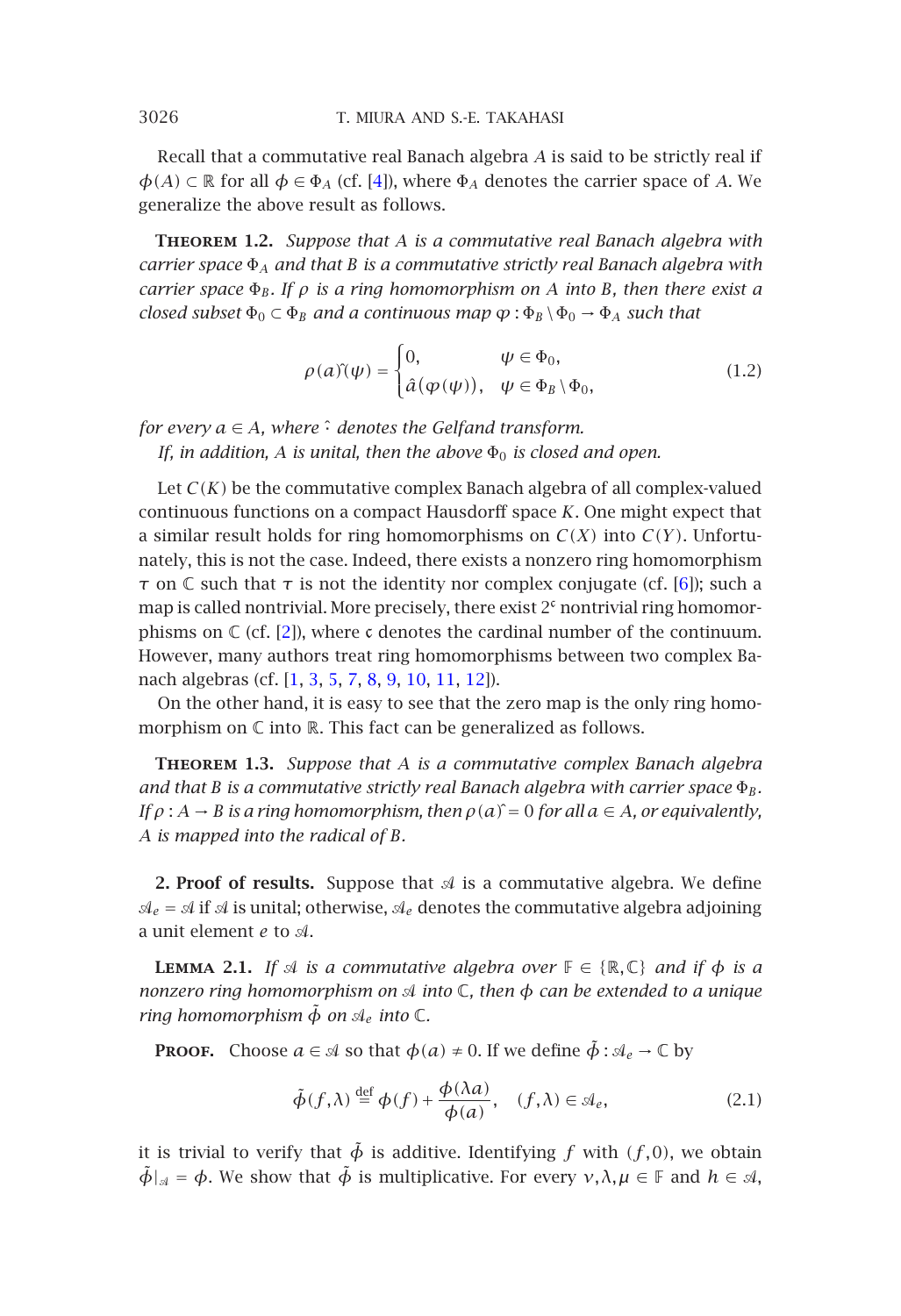RING HOMOMORPHISMS 3027

we have

$$
\phi(\nu h) = \phi(h)\frac{\phi(\nu a)}{\phi(a)}, \qquad \frac{\phi(\lambda \mu a)}{\phi(a)} = \frac{\phi(\lambda a)}{\phi(a)}\frac{\phi(\mu a)}{\phi(a)}.
$$
 (2.2)

Hence

$$
\tilde{\phi}((f,\lambda)(g,\mu)) = \tilde{\phi}(fg + \mu f + \lambda g, \lambda \mu)
$$
\n
$$
= \phi(f)\phi(g) + \phi(\mu f) + \phi(\lambda g) + \frac{\phi(\lambda \mu a)}{\phi(a)}
$$
\n
$$
= \left\{\phi(f) + \frac{\phi(\lambda a)}{\phi(a)}\right\} \left\{\phi(g) + \frac{\phi(\mu a)}{\phi(a)}\right\}
$$
\n
$$
= \tilde{\phi}(f,\lambda)\tilde{\phi}(g,\mu)
$$
\n(2.3)

whenever  $(f, \lambda)$ ,  $(g, \mu) \in \mathcal{A}_e$ , and thus  $\tilde{\phi}$  is multiplicative.

<span id="page-2-0"></span>We have now proved that there exists an extension  $\tilde{\phi}$  of  $\phi$  on  $\mathcal{A}_e$ . It remains to prove that  $\tilde{\phi} = \tilde{\phi}'$  whenever  $\tilde{\phi}'$  is a ring homomorphism which extends  $\phi$  on  $\mathcal{A}_e$ . So, fix  $(f, \lambda) \in \mathcal{A}_e$ . Since

$$
\phi(\lambda a) = \tilde{\phi}'(\lambda a) = \tilde{\phi}'(\lambda e)\phi(a),\tag{2.4}
$$

it follows that

$$
\tilde{\phi}'(f,\lambda) = \tilde{\phi}'(f) + \tilde{\phi}'(\lambda e) = \phi(f) + \frac{\phi(\lambda a)}{\phi(a)} = \tilde{\phi}(f,\lambda),\tag{2.5}
$$

and the uniqueness is proved.

<span id="page-2-1"></span> $\Box$ 

**[D](#page-1-0)EFINITION** 2.2. Let *A* be a commutative Banach algebra over  $\mathbb{F} \in \{ \mathbb{R}, \mathbb{C} \}$ and let *B* be a commutative real or complex Banach algebra with carrier space <sup>Φ</sup>*B*. If *<sup>ρ</sup>* is a ring homomorphism on *<sup>A</sup>* into *<sup>B</sup>*, then the formula

$$
\rho_{\psi}(f) \stackrel{\text{def}}{=} \rho(f)(\psi), \quad f \in A,\tag{2.6}
$$

assigns to each  $\psi \in \Phi_B$  a ring homomorphism  $\rho_\psi : A \to \mathbb{C}.$ 

If  $\rho_{\psi}$  is nonzero, then there is a unique extension  $\rho_{\psi}$  of  $\rho_{\psi}$  on  $A_e$  (Lemma 2.1). We define a ring homomorphism  $\sigma_\psi : \mathbb{F} \to \mathbb{C}$  by

$$
\sigma_{\psi}(\lambda) = \widetilde{\rho_{\psi}}(\lambda e), \quad \lambda \in \mathbb{F}.\tag{2.7}
$$

It follows from this definition that

$$
\rho_{\psi}(\lambda f) = \widetilde{\rho_{\psi}}(\lambda f) = \widetilde{\rho_{\psi}}(\lambda e) \widetilde{\rho_{\psi}}(f) = \sigma_{\psi}(\lambda) \rho_{\psi}(f) \tag{2.8}
$$

whenever  $\rho_{\psi}$  is nonzero,  $\lambda \in \mathbb{F}$ , and  $f \in A$ .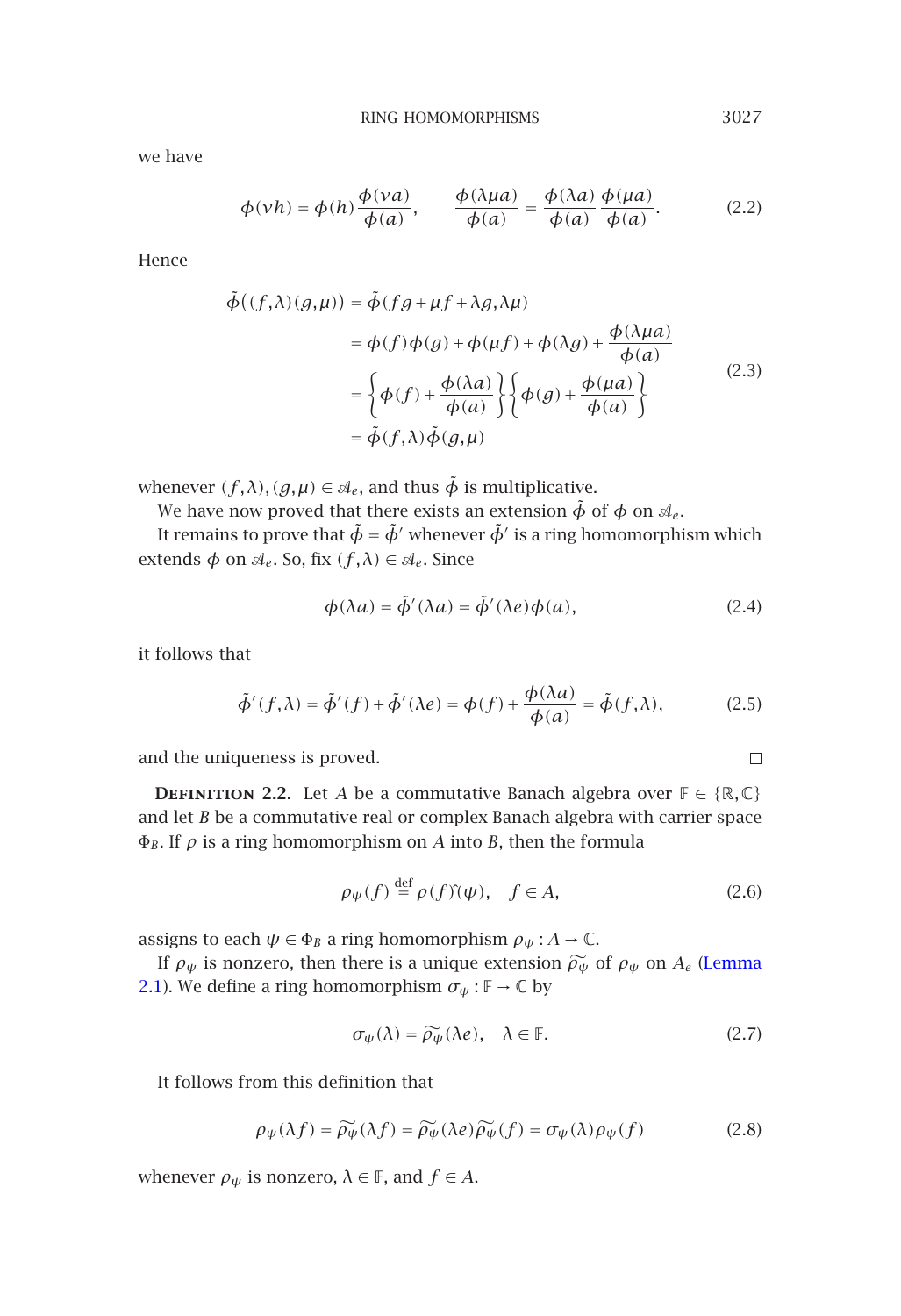#### 3028 T. MIURA AND S.-E. TAKAHASI

**PROOF OF THEOREM 1.2.** Put  $\Phi_0 \stackrel{\text{def}}{=} {\psi \in \Phi_B : \ker \rho_{\psi} = A}$  [\(possibly emp](#page-2-0)ty), and let  $\{\psi_{\alpha}\}\subset \Phi_0$  be a net converging to  $\psi_0 \in \Phi_B$ . Fix  $a \in A$ . Since  $\rho(a)$ <sup>c</sup> is a continuous fun[ction](#page-2-1) on  $\Phi_B$ , then  $0 = \rho(a)\hat{v}(\psi_\alpha) \rightarrow \rho(a)\hat{v}(\psi_0)$ . Since *a* was arbitrary, it follows that  $\psi_0 \in \Phi_0$ , and hence,  $\Phi_0$  is a closed subset of  $\Phi_B$ . Moreover, if *A* has a unit *e*, then  $\rho_{\psi}(e) = 0$  or 1, and hence,

$$
\Phi_0 = \{ \psi \in \Phi_B : \rho_\psi(e) = 0 \} = \{ \psi \in \Phi_B : \rho_\psi(e) < 2^{-1} \}. \tag{2.9}
$$

It follows that  $\Phi_0$  is closed and open whenever *A* is unital.

Pick  $\psi \in \Phi_B \setminus \Phi_0$ . Since *B* is strictly real, the map  $\sigma_{\psi}$  as in Definition 2.2 is a nonzero ring homomorphism on  $\mathbb R$  into  $\mathbb R$  so that  $\sigma_\psi$  is the identity map on  $\mathbb R$ . It follows from (2.8) that

$$
\rho_{\psi}(ta) = \sigma_{\psi}(t)\rho_{\psi}(a) = t\rho_{\psi}(a), \quad t \in \mathbb{R}, \ a \in A,
$$
\n(2.10)

proving that  $\rho_{\psi} \in \Phi_A$  for every  $\psi \in \Phi_B \setminus \Phi_0$ . Let  $\varphi : \Phi_B \setminus \Phi_0 \to \Phi_A$  be the map defined by  $\varphi(\psi) \stackrel{\text{def}}{=} \rho_{\psi}$ . Then we have (1.2) for every  $a \in A$ . Finally, we show the contin[uity o](#page-2-1)f  $\varphi$ . Suppose that  $\{\psi_\beta\} \subset \Phi_B \setminus \Phi_0$  is a net converging to  $\psi_1 \in \Phi_B \setminus \Phi_0$ . Then  $(1.2)$  gives

$$
\hat{a}(\varphi(\psi_{\beta})) = \rho(a)(\psi_{\beta}) \longrightarrow \rho(a)(\psi_1) = \hat{a}(\varphi(\psi_1)) \tag{2.11}
$$

<span id="page-3-1"></span>for every *a* ∈ *A*. Hence  $\varphi(\psi_{\beta})$  converges to  $\varphi(\psi_1)$ . This implies that  $\varphi$  is continuous on  $\Phi_{\beta} \setminus \Phi_0$ . continuous on  $\Phi_B \setminus \Phi_0$ .

<span id="page-3-0"></span>**PROOF OF THEOREM 1.3.** Pick  $a \in A$  and  $\psi \in \Phi_B$ . If  $\rho(a)\hat{ }(\psi) \neq 0$ , then *σ<sub>Ψ</sub>*(*i*) = ±*i*, and hence, *ρ*(*ia*)ˆ(*ψ*) would be a nonzero pure imaginary number by (2.8), in contradiction to *B* being strictly real. ber by (2.8), in contradiction to *B* being strictly real.

**Acknowledgment.** The authors are partially supported by the Grants-in-Aid for Scientific Research, Japan Society for the Promotion of Science.

### **References**

- [1] B. H. Arnold, *Rings of operators on vector spaces*, Ann. of Math. (2) **45** (1944), 24–49.
- [2] A. Charnow, *The automorphisms of an algebraically closed field*, Canad. Math. Bull. **13** (1970), 95–97.
- [3] O. Hatori, T. Ishii, T. Miura, and S.-E. Takahasi, *Characterizations and automatic linearity for ring homomorphisms on algebras of functions*, Function Spaces, Contemporary Mathematics, vol. 328, American Mathematical Society, Rhode Island, 2003.
- [4] L. Ingelstam, *Real Banach algebras*, Ark. Mat. **5** (1964), 239–270.
- [5] I. Kaplansky, *Ring isomorphisms of Banach algebras*, Canad. J. Math. **6** (1954), 374–381.
- [6] H. Kestelman, *Automorphisms of the field of complex numbers*, Proc. London Math. Soc. (2) **53** (1951), 1–12.
- [7] T. Miura, *A representation of ring homomorphisms on commutative Banach algebras*, Sci. Math. Jpn. **53** (2001), no. 3, 515–523.